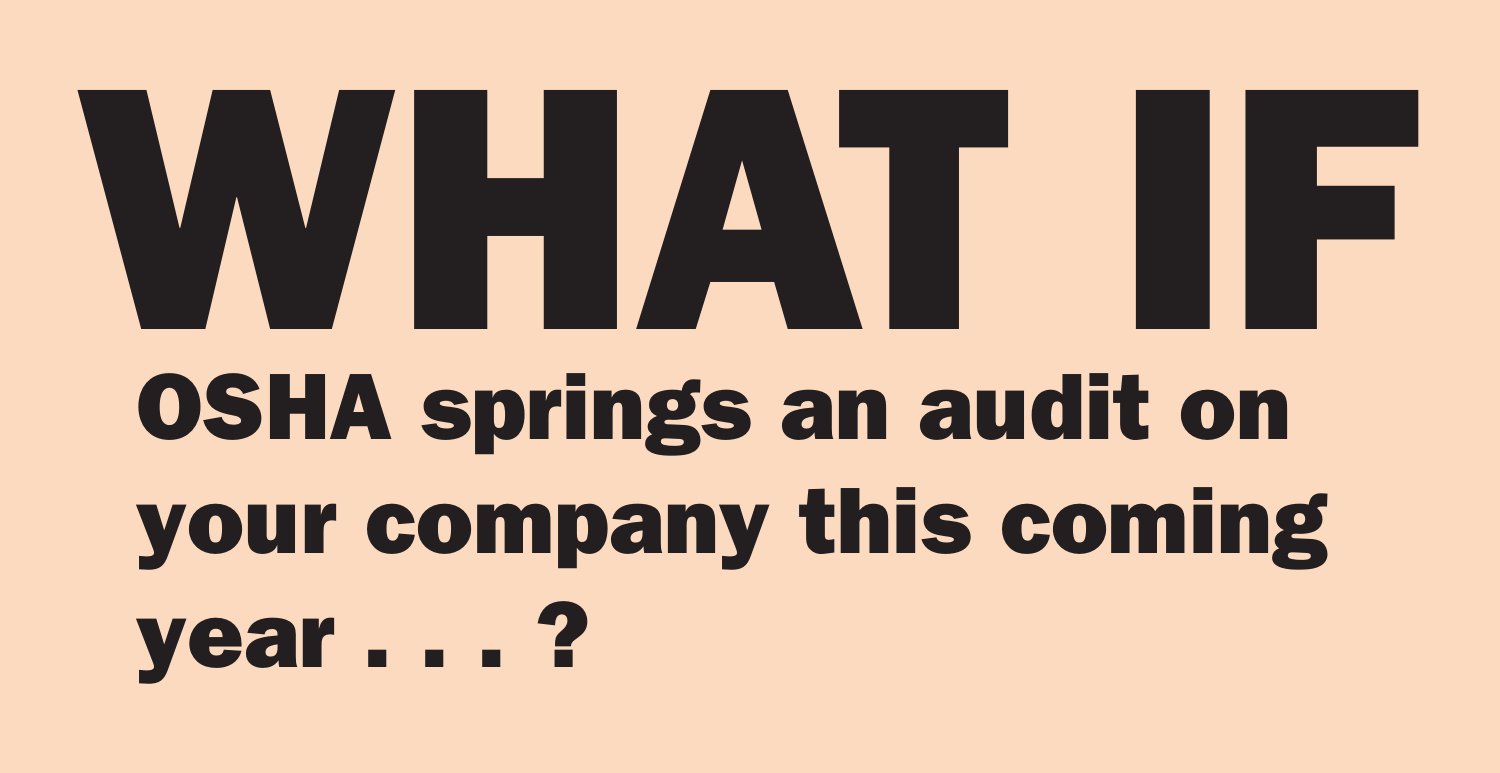#### **Just what you need—an OSHA inspection especially if you've missed recent changes in the regs, or your compliance rates have slipped.**

#### **That's why I think you won't want to miss the coming 12 issues of** *Safety Compliance Alert***.**

**Dear Subscriber:**

**As you know, OSHA inspections can be** *unnerving***—for you, for your employees and for your top management.**

**That's why when the audit notification arrives, you want to** *know* **you're up to date on new OSHA regs and that your training and compliance rates are up to snuff.**

**In fact, when you're confident you and your people are in full compliance, you can** *almost* **relax—and take pride that you're on top of it all.**

**As you know, this is what** *Safety Compliance Alert* **is all about—helping you stay on top of changes in OSHA regulations and penalties and making sure your training and compliance programs are really working.**

**Now it's time to renew this source of great ideas for increasing employee compliance and keeping yourself up to date on new OSHA requirements.**

**You'll stay refreshed on what others are doing to dramatically reduce accidents related to PPE, lifting, lockout/tagout, slips, trips and falls, and many other dangers.**

**Finally, you'll also continue access to our website —**

**www.SafetyComplianceAlert.com — to help you quickly prepare training units, supply you checklists for a wide variety of safety threats and let you find out how other safety professionals are solving tough compliance challenges.**

**So you don't miss a single issue of** *Safety Compliance Alert***, please take a minute to return the bottom section of your personalized renewal notice today.**

**I'm sure you'll value the vital updates and practical tips you receive—and I'm sure you'll handle your next OSHA audit with absolute confidence.**

**Sincerely,**

**Curt Brown Editorial Director Safety Compliance Alert**